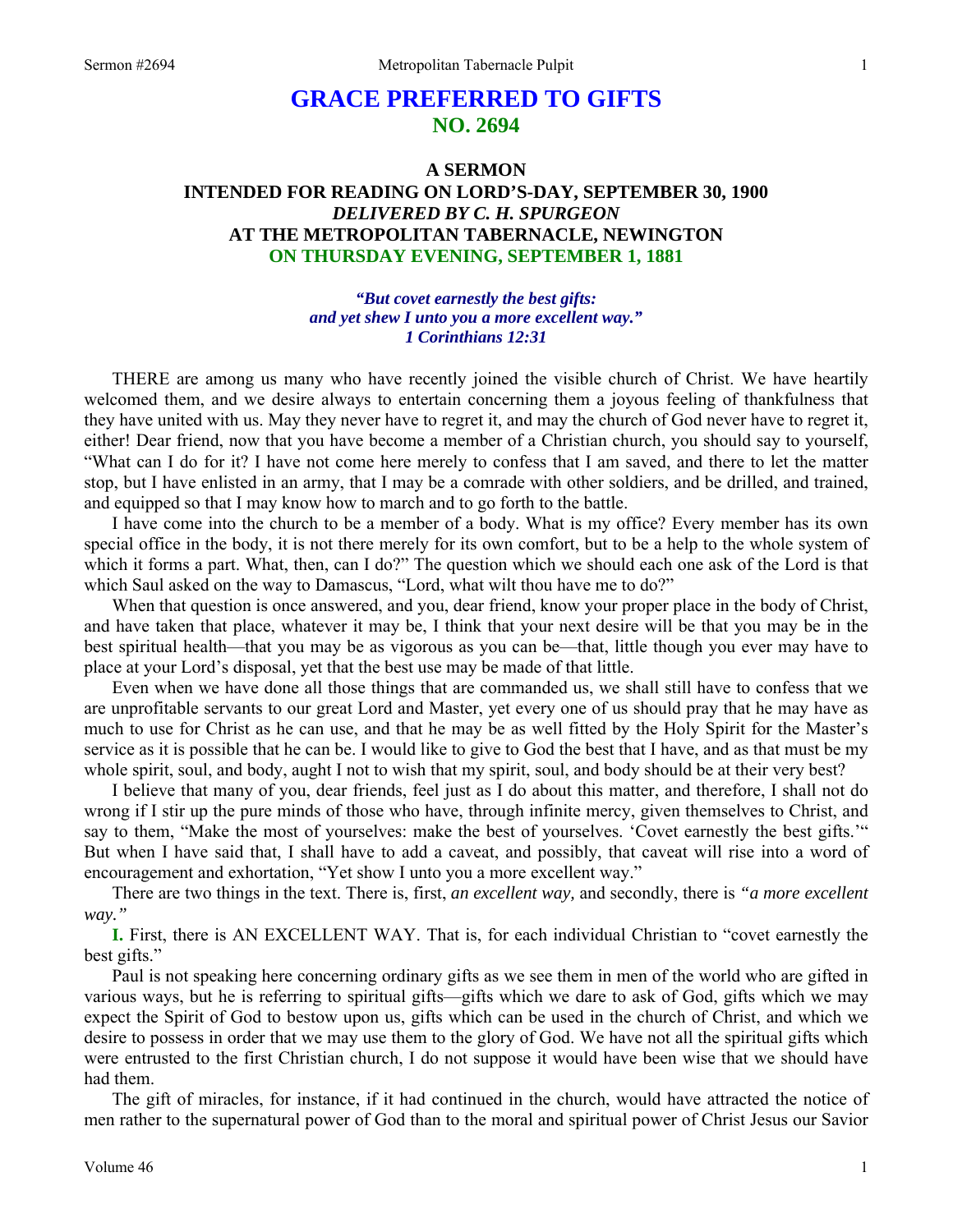as manifested through the Divine Spirit. This great, spiritual battle between right and wrong, which is being fought out in the arena of the world, God never intended to be fought out by mere might and power through the dazzling display of signs and wonders, but He resolved to win the victory by the effectual working of the Holy Spirit, according to that word unto Zerubbabel, "Not by might, nor by power, but by my Spirit, saith the LORD of hosts." He intended to work in a spiritual manner upon the hearts of men, and therefore He dispensed with the aid of miracles, which had been necessary in the first stage of the church's growth.

You have no doubt often seen, in the case of a young tree when it is newly planted, that a stout stake is driven in by the side of it, and the sapling is tied to that stake, but when the tree grows bigger and stronger, it needs no such support. So has it been with the church of Christ on earth. At first it was feeble, and needed to be upheld and sustained by the aid of miracles, and wonders, and signs, but it needs that aid no longer.

Or as you have seen a ship in the Thames, being towed out to sea, and then, when it is fairly out upon the ocean, it is trusted to its own steam, or to the winds of heaven, so has it been with the Christian church. She was towed out of the narrow river of Judaism, on to the broad sea of later times, and now, the ever-blessed Spirit speeds her on her way without the tug of miracles.

How far the gifts of healing may still remain in the church. I should not like to be forced to say—either to say that they remain, lest any should be led into fanaticism, or to say that they are utterly gone, lest I should be denying some things which, at any rate, look like facts. God does, I doubt not, still hear the 'believing prayers of His servants concerning the sick, at least, in certain cases, and still should it be, as I judge, an ordinance to be observed, "Is any sick among you? let him call for the elders of the church; and let them pray over him, anointing him with oil in the name of the Lord: and the prayer of faith shall save the sick, and the Lord shall raise him up."

Be that matter how it may, that is not the subject of this evening's discourse. The spiritual gifts, of which I am to speak, are those about which there can be no question that they do remain and are to be had by those who earnestly covet them, and diligently seek them.

One of the first of these gifts is *knowledge*. Dear friends, you who are beginners in the school of Christ, seek after more knowledge of the Word of God, and seek it very earnestly. You were brought to Christ, knowing very little except yourself a sinner and Christ a Savior, but now that you are saved, you should try to "comprehend with all saints what is the breadth, and length, and depth, and height; and to know the love of Christ, which passeth knowledge, that ye might be filled with all the fullness of God." "Search the Scriptures."

Be familiar with the doctrines of grace. Seek to be established in the faith, and as the apostle Peter says, "Be ready always to give an answer to every man that asketh you a reason of the hope that is in you with meekness and fear." I wish that all religious professors sought to be more deeply instructed by the Word read and by the Word heard, and by experience and meditation in the things of God.

Covet earnestly this spiritual gift of knowledge, and give yourselves diligently to the search after it, that you may become fully established in the principles of the Gospel of Jesus Christ. What a blessing you will be to others if you have much knowledge of the things of God! How often you will be able to help those who are in spiritual difficulties! How frequently you will be enabled to flash light upon the darkness of the ignorant, and to bring comfort to those who are in distress of soul! Solomon said, "Wisdom is the principal thing; therefore get wisdom: and with all thy getting get understanding," which I would interpret here as an understanding of the Word of the Lord.

Next to that, dear friend, covet earnestly *the power to impart knowledge*. It is not everybody who possesses knowledge who can convey it to others. There is a habit, there is a fitness, there is a spirit, there is a mode, which men must obtain if they are to be "apt to teach." I have known some who have attempted to pour truth into very narrow-necked vessels, such as children are, but they have spilled far more than they have poured in.

Some are so confused in their proclamation of the truth that they are misunderstood. Some put the wrong truth foremost, and seem as if they would explain the mysteries of the Revelation before they have taught the simplicities of Matthew and the other Evangelists. They are perpetually putting the cart before the horse. Do not so, beloved, but ask the Holy Spirit to bestow upon you the gifts of teaching, that you may become, to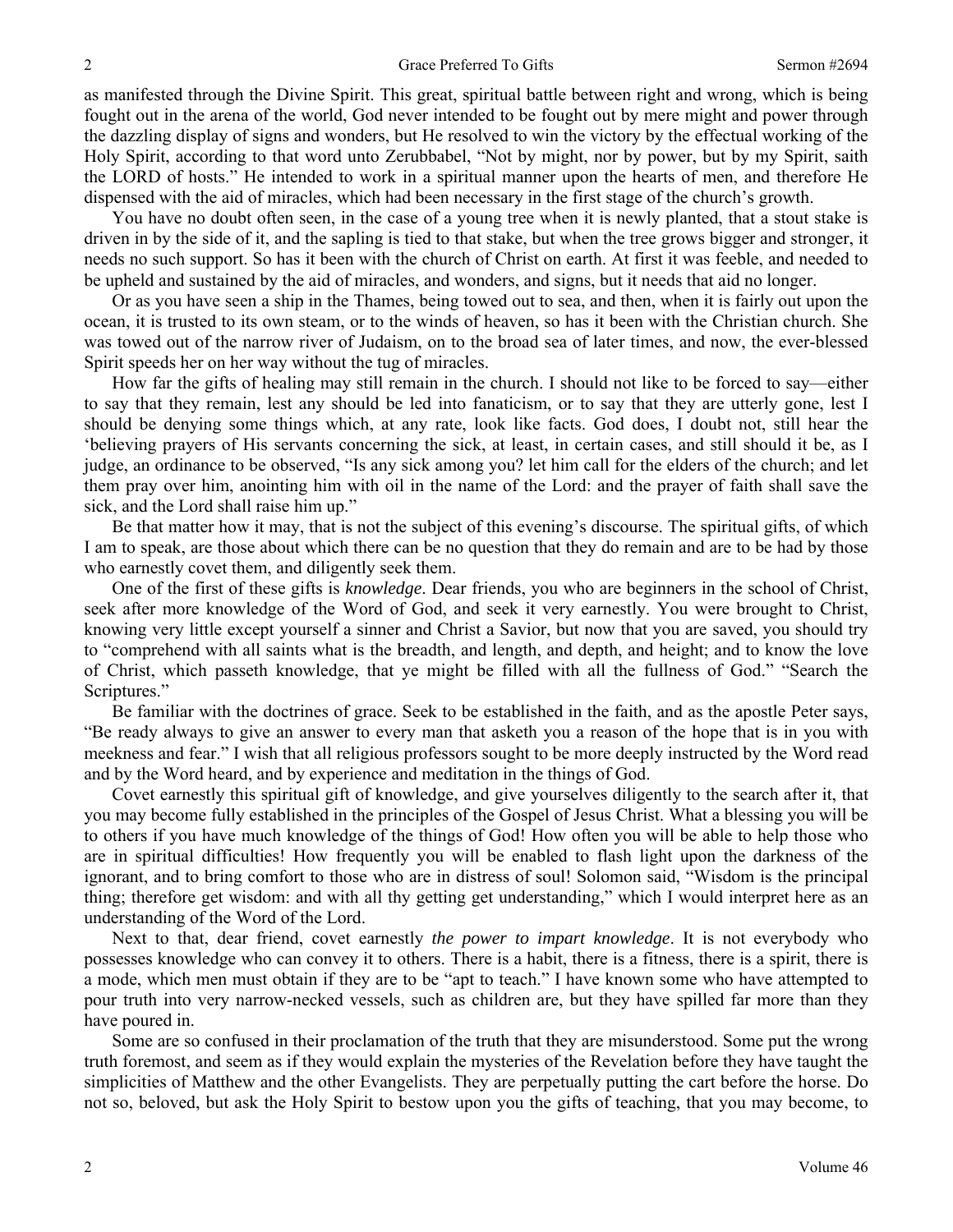those whom God puts in your way, ready to communicate the truth, breaking the bread of life upon which you have yourself first fed.

With that gift of teaching, get, if you can, that other *blessed gift of personal address,* so as to be able to "button-hole" people, and to speak to them individually about their danger, and the way of escape from it. If you possibly can, do acquire the holy art of soul-winning, it is the finest piece of Christian education that I know of—the power to hunt for men as hunters seek their game—to track them to their hiding-places—to stop up the holes in which they seek to get shelter, and to take them in Gospel nets, and bring them as willing captives to your Lord and Master. This spiritual hunting is grand work, may you be well skilled in it! It is a very special gift, covet it earnestly. I am sure that I covet it greatly. There are some here who have it in a very marked degree, I would that all God's people had this precious spiritual gift.

Then there is what we call "gift in prayer"—*the gift of public prayer*—covet that also, dear brethren. Some excellent members of the church never pray in public, and I do not blame them. God forbid that we should do so! Still, I am inclined to think that a very large number of our dumb people would have been able to speak and pray in public if they had only begun earlier in their Christian life, and I also believe that they would be able to do so now if they were not quite so proud. "Oh!" say you, "that is rather a hard word." Well, brother, you are afraid that you would break down, are you not? Now, if you would not mind doing so, and would break down two or three times, you would do well enough afterwards.

Some of you, possibly, are afraid to pray even in your own family circle because you think that you would not find suitable words. Now, suppose that you were to tell the Lord that you are afraid you cannot use appropriate language, and ask Him to help you, and then suppose you can only utter half a dozen sentences, if your children come and complain that the family prayer was too short, it will be a novel sort of complaint, I have heard sometimes about its being too long, and if ever you hear me complain of anybody breaking down in the prayer meeting, I beg you to mark that word, for it will be a remarkable thing for me to say.

On the contrary, I am glad to hear a brother break down, I wish some of you would do so. Some of our young friends, when they break down, give new life to the meeting. They put real feeling into it, for we are all alive with sympathy towards them.

Their breaking down does us far more good than the long, prosy prayers that rather weary us than help us. When some trembling brother stands up in the meeting, when he pours out the requests of his heart, with simplicity and earnestness, in a way that suits us all, we thank God for him, and we feel that we have been as much refreshed by the few minutes of his prayer as we should have been by the best possible discourse. So, dear friend, covet earnestly the gift of public prayer, for it tends greatly to the edification of your fellowbelievers, if you have the gift in any measure, cultivate it, and seek to possess more and more of it.

And what a precious gift is that of *preaching the Word!* Thank God that this gift is still preserved in the midst of the church, for the pulpit, rightly filled, is the tower of the flock. It is the very bastion of the walls of Zion. As long as her watchmen shall stand there, and cry aloud in God's name, the foe shall not be able to enter, or to break her peace. There are many men, who have this gift, who do not cultivate it, and do not use it as much as they ought. I say not that all preachers should become regular pastors of the flocks, but we have among us many men of business, who could speak for Christ here and there, in the streets, or in a cottage, or in large assemblies, when they might be called upon, and who ought to endeavor, as much as in them lies, to get the power of speech that they may speak well for Jesus Christ. In this sense, dear brethren, "covet earnestly the best gifts."

Another very desirable spiritual gift is that of *wisdom to direct tried souls*. I have known, and you have known, some who have been wise in this sense quite early in life, and others we have known—the gift usually comes in this way—who have become wise through experience. They are not easily deceived, they are men of steadfastness, they know what they believe, and they know why they believe it, and when a difficult case, which has puzzled many, is brought before them, you are astonished to see what a discerning spirit God has given to them, so that they at once indicate the right course to be taken. They can discover the clue of the maze, and those who follow it come to the desired point very speedily.

Now, these persons are invaluable in the church—matronly women, and venerable men, who can speak a word in season to him that is weary, or a word of warning to him that is ready to slip with his feet, and who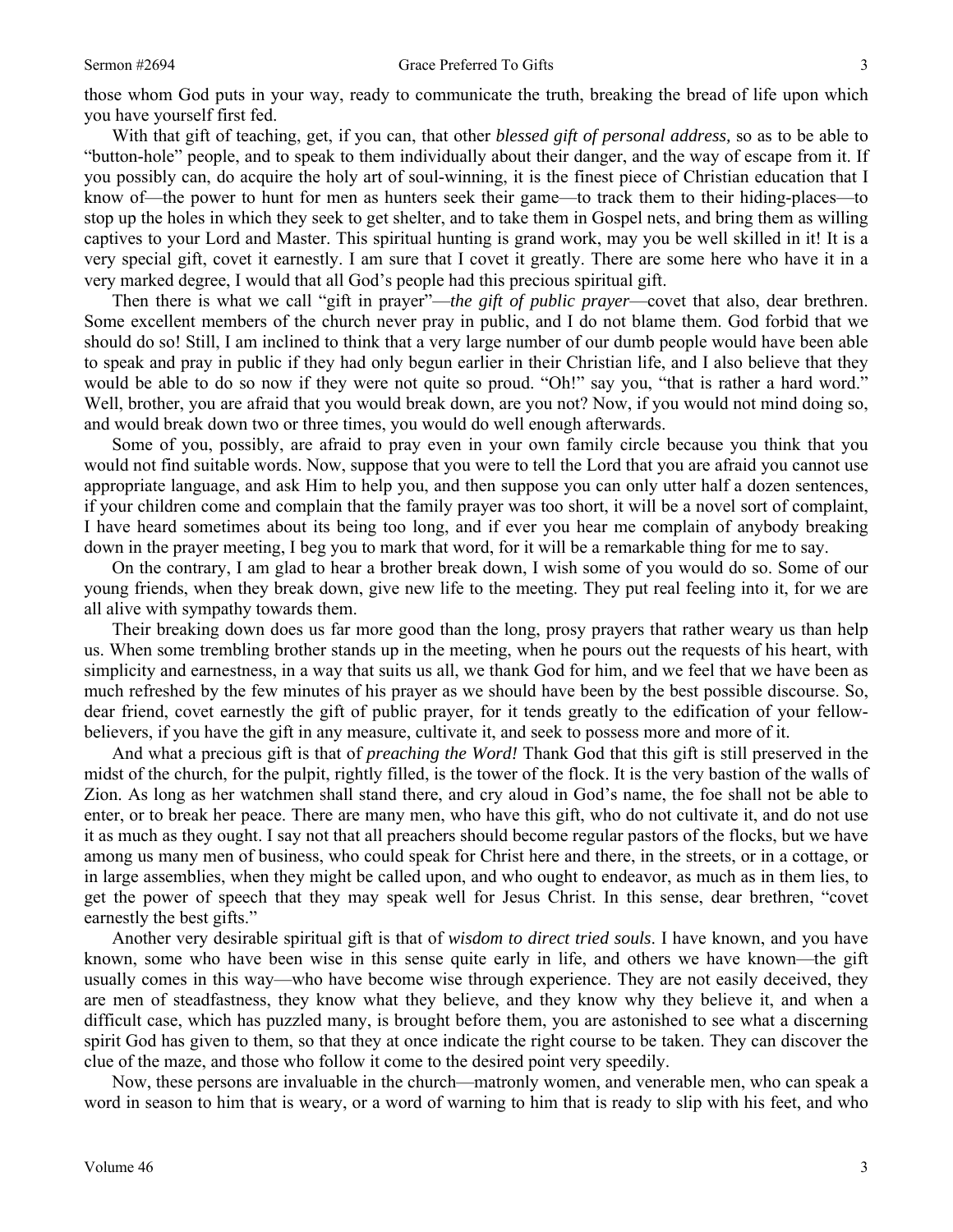can do it so kindly that no offense is taken at what they say, and who can do it at the right time, and in the right tone and spirit, so that the message is regarded, and is not forgotten.

I pray God to raise up many in our midst who shall have this very precious gift. I have sometimes heard people say, in disparagement of certain churches, that "they take in a lot of young people—mere boys and girls." Yes, and we should like to take in a lot more of that sort. We are always open to receive any quantity of Christ's lambs, for, in due season they will grow into sheep, and so the flock will be perpetuated.

I came to London just about the time when good Mr. Joseph Irons, of Camberwell, had finished his ministry. I had read how some people complained that, in his early days, he had received a great many young people into his church, and when I came to New Park Street, I had the high privilege of finding these young people turned into old, experienced believers, and amongst the first who came to join with us, when the standard was lifted up, was a goodly number of these gracious men and women—nearly all of whom are now with God—they became pillars in the midst of our church, and they contributed greatly to its stability and its usefulness. They were some of the boys and girls whom young Joseph Irons received into the church, only, having been boys and girls perhaps forty or fifty years previously, they were not very boyish and girlish when I knew them.

What a comfort those who have long been in Christ are to the minister! What a help those who have much of the spirit of their Master are to their fellow-members! What a terror they are to the ungodly! The devil himself cannot move these people from their steadfastness, for God is with them, and therefore they are so strong that they overcome even the wicked one.

Alas! it is always true that we have not many fathers, but when we do get some fathers and mothers in Israel, they are a great strength and a great treasure to us, and God is to be thanked for them. I want you young people to mind that, as you grow older, you grow wiser, and to see to it that you do endeavor so to live near to God, and to walk before Him, as to get deeper and deeper into the very heart of the truth of God, so that, in after years, you may have the blessed spiritual gift of wisdom which will enable you to guide others.

Meanwhile, there is a gift which comes to us without our using any direct means to obtain it—a sort of outgrowth from a godly character, namely, *influence*. I will not attempt to define what it is, but you know well enough when you feel it. A man stands up to pray in the prayer meeting, and a stranger who may be present thinks, "What a delightful prayer that is, yet nobody seems to be affected by it!" Then another person stands up to pray, he is not very fluent, and the stranger does not think that his prayer is at all remarkable, but he notices that the people appear to feel the force of it. Why is that? The difference is in the man who presents the prayer, there is an influence exerted by him which the other man does not possess.

I believe that there are some men who, if they were very ill, and could only be borne from their beds to say half a dozen sentences, would work more good in the hearts of those who heard them than some others would do by half a score of sermons. To quote a living instance—I may venture to do so, for I do not suppose that the brother whose name I am about to mention will ever know that I did it. When I listened to dear Mr. George Muller, I thought, "Well now, that is very simple talk, a child from the Sabbath school might almost say all that he has said." Yet I was edified to the highest degree because there was George Muller's influence at the back of all that he said. That was the secret of its power.

I knew something of his holy life, his power with God in prayer, his faith, and the great work which it had enabled him to accomplish, so the simplest sentence seemed to drop into my soul with weight, and power, and unction, for there was the influence of the good man behind it all, and glad enough was I to sit at his feet, and listen to his gracious talk. I do not recollect anything he said that was at all striking, or fresh, or new, or original, it was because the man had been with God, and had his Lord's presence continually with him, that his words came with unction and power.

Now, brethren, this is a spiritual gift which we ought earnestly to covet. Oh, that we might be spiritually like Asher! You know that part of Asher's blessing was, "Let him dip his foot in oil!" What was the consequence of the fulfillment of that blessing. Why, that, wherever he went, he left an oily mark behind him.

"What sort of a minister have you now?" I once asked a person, who came from a place where the new minister had been for, perhaps, a year or two, and I had known the previous one—"What sort of a minister have you now?" The answer I received was, "Well, sir, we have a man of this kind, if he comes into your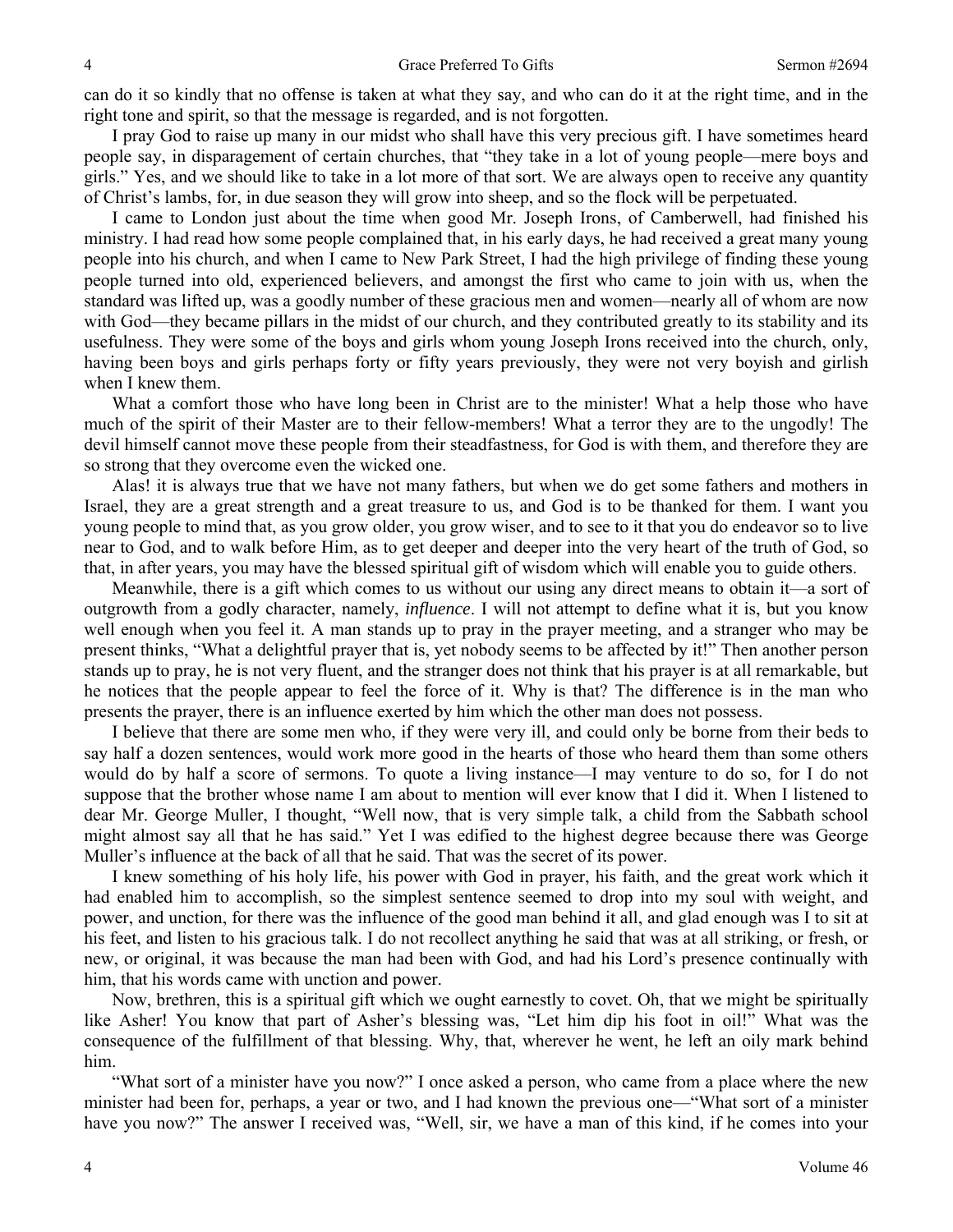house for only ten minutes, you know that he has been there." That is the sort of man I should like to be, and the sort of woman I wish you to be, dear sister—so that, when you go even for a little time into the company of others, they may know that you have been there.

Ay, and when you do not go anywhere, when you are lying upstairs in bed sick, may you have such an influence about you that your power shall be felt far away, and those who have been serving God shall serve Him the better, and the more earnestly, and the more joyfully, because they remember you, and your influence, by God's blessing upon it, shall be quickening and strengthening to them. This was the kind of influence which Paul wielded even from his prison at Rome, for many of the brethren, waxing confident by his bonds, were moved to serve God all the better because their fellow soldier was compelled to be absent from the fight.

All these that I have mentioned are spiritual gifts, therefore, seek them, covet them earnestly, for they will be a blessing to you, they will be a blessing to others, and they will bring glory to God. That is an excellent way for you to walk in.

**II.** But in the second place, I have to speak to you, as the apostle writes to these Corinthians, concerning "A MORE EXCELLENT WAY."

Silver is good, but gold is better. A certain way may be excellent, but another way may be more excellent still. Gifts are good, but grace is better. Get gifts, spiritual gifts, but also get grace, and above all, get the best grace, the noblest grace, the greatest grace, that is, love, for love to God, and love to your fellow-men, and love to the church of God—this is "a more excellent way."

Get much grace then, first, *because you need it*. I do not know that you need gifts. Perhaps, dear friends, you are not lacking in gifts. You require some for the service of your Lord, but perhaps you have sufficient, and it may be that, if you had more, they would be an encumbrance to you, but I am sure that you need grace. A man may be really better off with one talent than with five, but he cannot be better off with one measure of grace than with five.

The more grace we have, the better, for thus we shall be "rich toward God," and this kind of riches brings no sorrow with it. You need a great deal more grace than you think you do, something is going to happen in which you will need great grace. Perhaps there is to be more trial for you, possibly, there is to be more prosperity, and certainly you will need more grace then. But whatever is to come, get more grace, because you will need it.

I must warn you young converts, and also all other believers, that one reason why you will need grace is, because the devil will be certain, sooner or later, to assail you with fierce temptations. If ever there is a railway made to a place where there are no temptations, I suspect that they will have to run a great many trains there, but will there ever be discovered such a country? Never, beneath the cope of heaven, as long as we are here, we must be tried, and I am always slow to advise people to try to change their trials for any others. I remember the world's poet speaks of a something that—

### *"Makes us rather bear these ills we have, Than fly to others that we know not of."*

The burden which I have to carry, I have carried so long that it begins to fit my shoulders, and I would not like to change it for yours, even though yours may be lighter than mine, for there is an awkward corner about yours that perhaps fits the shape of your back, but it would not so well fit mine, it would be more burdensome to me than it is to you, and my lead would be more weighty to you than it is to me. We had better let the temptations that we now have be bravely conquered than suppose that, by changing our adversaries, we could secure a victory.

If you were to get quite alone, as our Savior was in the wilderness, with nothing but the wild beasts round about you, you could not shut out the devil even then. Forty days He had for meditation, and prayer, and fasting, yet there was the devil waiting to assail Him again and again. So I repeat that not even solitude, if the lonely hours were spent in prayer, and fasting, and watching, could secure us immunity from temptation, it must and will attack us.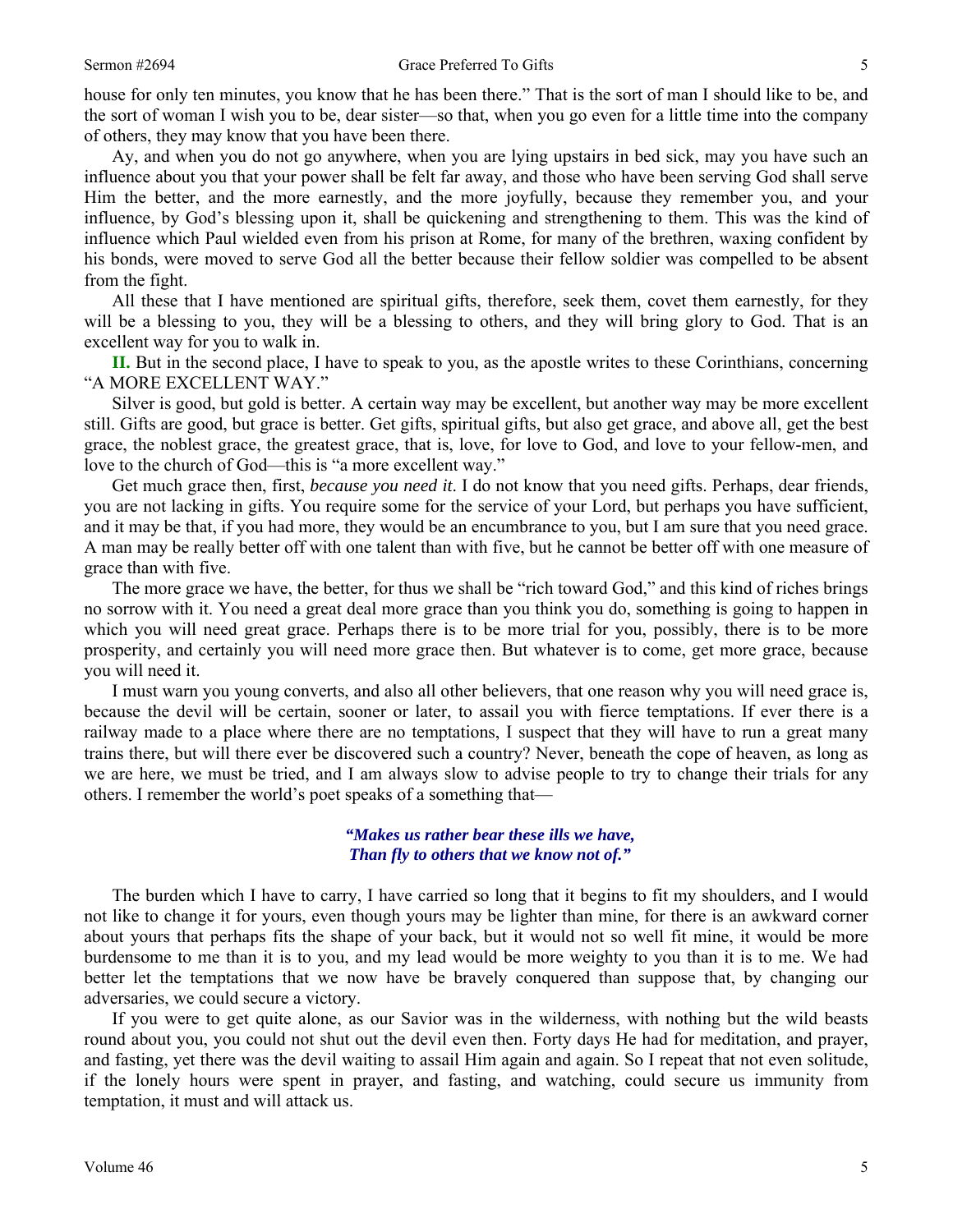We ought to be very grateful when, for a time, we are free from it, but we ought still to be on our watchtower, for, at any moment, that adversary, whose noiseless flight no ear has ever heard, that relentless foe—who is not to be perceived by the eye, for he is an invisible spirit who may descend from the air of which he is the prince, and alight at our side—may begin to tempt us, though we are fresh from our knees, and covered with the dew of communion with God. The mercy is, that active and vigilant as Satan is, the grace of God is more than a match for him, so again I urge you to get more grace because you need it in resisting temptation.

Next, get more grace, *because you can have it*. There is no limit there. Perhaps, even though you covet earnestly the best gifts, there may be some gifts which you will never receive. A brother may wish to preach, and yet he may never be able to do so. Another may desire to pray in public, and yet, perhaps, he may never be bold enough to open his mouth in the assembly. One may long for wisdom that he may guide others, yet, it may never be granted to him. But all can have grace. That is a fountain which is ever flowing, a river from which all who will may drink.

There are, in certain places, little ponds by the roadside, and as you pass by you may see notices giving warning that no dogs may be washed there. Go down to the River Thames, and see whether you can find there any notice of that kind. There stands a bullock, knee-deep in the stream, and drinks all he wants, and all kinds of creatures come and wash or swim in the water. There is such a plenty of it that nobody is refused. So is it with the grace of God, it is a vast river which cannot be exhausted, and therefore the divine invitation is, "Let him that is athirst come. And whosoever will, let him take the water of life freely." So get more grace, dear friend, because you can have it.

Get more grace, also, *because you will be sure to be useful then*. I am not sure that you would be more useful if you had more talent. There are some men who have too many talents ever to be of much use to the church or the world. You may think that this is a strange thing for me to say, but I really mean it. They seem to have such big sails that their boat cannot sail, it capsizes. They need to have bigger boats, and more of the ballast or burden of trouble to carry, and then, peradventure, they might bear their huge sails in safety.

It is not every gift that makes a man useful, but I am sure that all grace makes us useful. Gift is often barren, but grace is always fruitful. You can bury gift in a napkin, but who can put grace in a cloth and hide it away? Grace is one of the things that cannot be buried, it is a living thing, a burning thing, and. it must make you useful if you have it, therefore, seek to have more and more of it.

Get more grace, dear brother, *because so you will assuredly glorify God*. I am not sure that you would always glorify God if you had more gifts. How little glory God gets often out of great gifts! I recollect how, when I began to preach the Gospel, I used to wish that Milton had been a preacher. I often thought what a grand thing it would have been if Shakespeare had been a minister, with his wonderful versatility of talent, and poetry of expression, I thought he would have been a very powerful preacher. But afterwards, I almost thanked God that we had not any Miltons or Shakespeares preaching. It is far better to have men of quite another stamp, so that the hearers may not be carried away either with poetical expressions or with an excess of worldly knowledge and ability.

Those fishermen, over by the Sea of Galilee, who did not know much except about fish, were more fit to preach the Gospel than were those fine gentlemen at Athens, who thought they knew everything that was to be known in all the world. They were too full of worldly wisdom to learn the wisdom that cometh down from above, but those fishermen were just simple souls who could believe what they were told, and who could repeat to others what Christ had said to them, and that is the kind of instrument that Christ generally uses in the effecting of His gracious purposes of mercy.

So, beloved, covet earnestly much grace, for grace always glorifies God. There is not a grain of grace in the world which does not reflect the light of His face from whom it came. Gifts may be prostituted to the vilest purposes, but grace—the grace of God—always brings glory to His holy name. Therefore, while you "covet earnestly the best gifts," "yet show I unto you a more excellent way." That is, seek to obtain continually more grace.

Now, in closing my discourse, let me tell you, beloved brothers and sisters, why this is "a more excellent way." First, you may have gifts, and yet you may be still only natural men and women. The highest gifts of preaching that, ever met have had, or of poetry, by which they could write choice hymns, did not prove that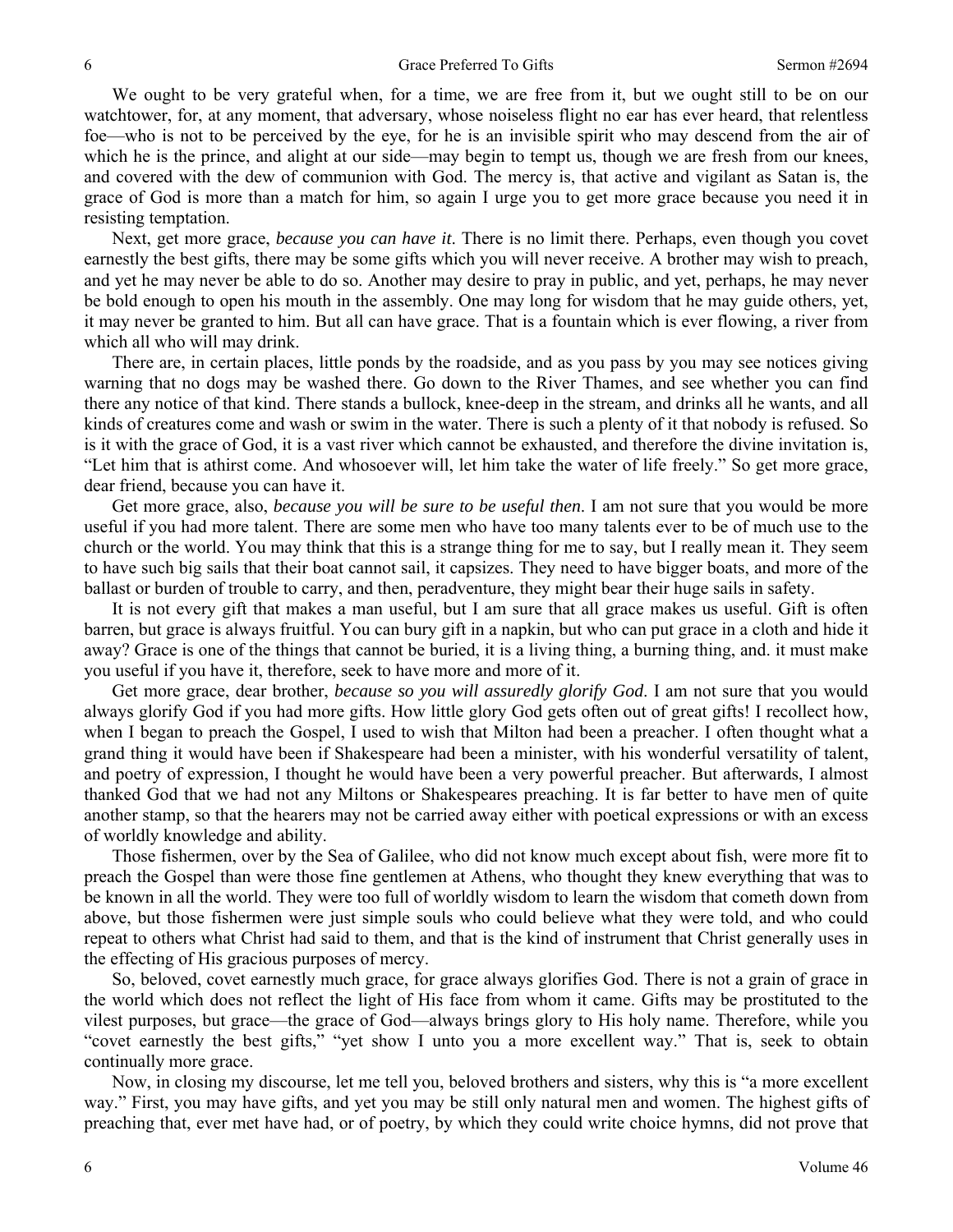### Sermon #2694 Grace Preferred To Gifts 7

they had passed from death unto life. They might still be in the gall of bitterness, and be enemies to God as Judas was, though they had very remarkable and special gifts as Judas had, for no doubt, he wrought miracles, and in the name of Christ did many wonderful works. Gifts are but natural things, and they are given to the children of the flesh, but grace is supernatural, and whenever it is bestowed upon us, it proves that we are the children of God after the Spirit.

Remember, also, that you may have gifts, and yet you may still be under the power of sin. Alas! how many, who have the brightest natural gifts, are still using them in the cause of Satan, and even some, who have spiritual gifts of the kind I have described, yet since they are not gracious as well as gifted, are doing mischief rather than good to the cause of Christ.

To my great grief, I have known some who had a considerable gift in prayer, and who seemed to have a good knowledge of the Word, yet who, all the while, were living in some secret sin, and by and by, it was found out, and they went out from us because they were never really of us. You may have the most brilliant gifts, and appear to be notable Christian workers, yet for all that, you may still be under the dominion of sin. And so it comes to pass that a man may have all gifts, and all knowledge, and all faith, so that he could remove mountains, and he may even give his body to be burned, yet if he has not love—if he has not grace, he is still under the wrath of God.

It must be an awful thing to preach like an apostle, and yet to be cast into hell like a devil—to be able to instruct others, and yet never to enter into the kingdom—to be able to pray in public, and yet never have any part or lot in the things of Christ, no union to Him, no salvation by Him. O brothers, do you understand and realize this? You may have great gifts, and yet go to hell, therefore, while they are worth the having under proper conditions, they are not one tenth so much worth the having as grace is, for he who has grace is not under the curse or condemnation of the law, or under the power of sin. Grace saves men, but all the gifts in the world, heaped together, cannot do that.

Note, next, that gifts bring corresponding responsibility with them, so they may even make it harder for a man to be saved, but grace saves the man. If I have ten talents, then I have a tenfold necessity upon me to be diligent in putting them out to interest. When men boast of their talents, what fools they are! It is as though the pack horse should glory in the load he has to carry! Do you think a cab horse is proud because he has to drag along a four-wheeler, and perhaps five people? Does he think himself more greatly privileged than an animal that only has to carry his rider?

No, yet that is the case of the gifted person, for, the more gift, the more load, the more weight, the more burden, so gift is not a thing to be eager after, it is grace that we need, for the more grace, the more strength of wing to mount with, the more fleetness of foot to run in the ways of God. Gift is but an addition to our load, but grace is strength with which to carry it. Covet the load if you may honor your Master by carrying it for Him, but far more, covet the grace which shall enable you to bear it to His glory.

Further, gifts bring many men into danger, but grace never does. Gifted men are often in peril of being proud, but who, that is what he should be, is ever proud of his grace? If it be true grace, it will humble him. Gifted men, especially those who have great intellectual gifts, are very apt to be sophistical, and unwilling to receive the simple Gospel. Some people, who have very big heads, and whose hearts are not as large as they might be, are bothered half their lives with doubts that never perplex those who, having more grace, accept, whatever they find in the Word of God.

It is a great gift, no doubt, to have a clear brain, to have an insight into deep mysteries, and to be able to solve difficult problems, yet I do not know that I am particularly covetous of it. I would prefer to cry, with Thomas, "My Lord and my God," though I would rather come to Christ in a different spirit from that of Thomas, for "blessed are they that have not seen, and yet have believed." Childlike faith is a diamond, and the faith that comes by reason is often, if it be a diamond at all, a very small one with a great flaw in it, and therefore not so good for reflecting the brightness of the pure light of truth.

But grace does not bring us into any dangers, it neither puffs up nor yet unsettles. Therefore, while you covet the best gifts, covet grace yet more. Alas! alas! how many have had gifts, and have been made topheavy by them! Their heads have been swimming through the height to which they have attained, while grace has kept the humble believer pursuing the even tenor of his way, doing good all his days, enjoying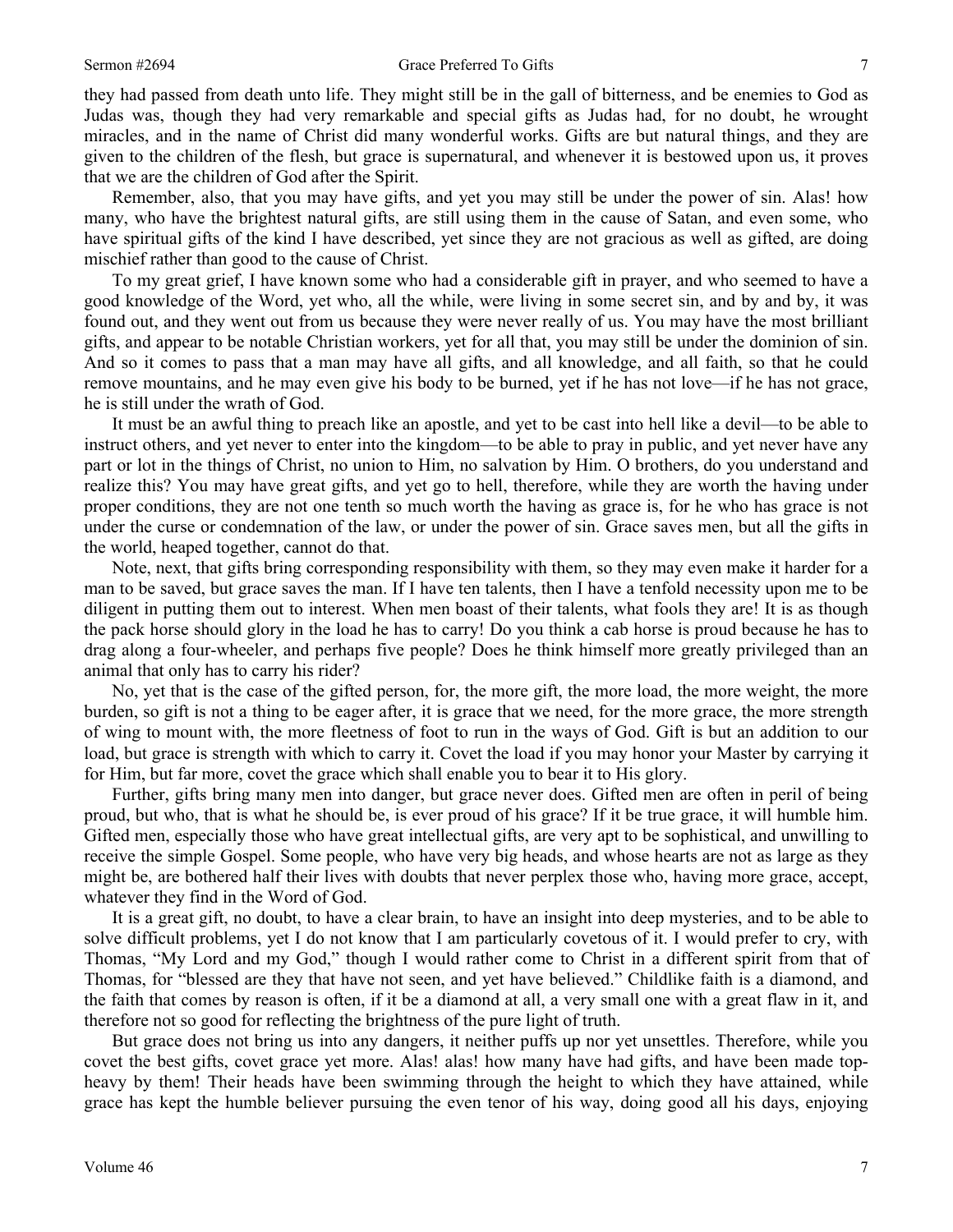peace with God, and receiving an abundant entrance into the joy of his Master whom he faithfully served according to his ability.

Recollect, also, dear friends, that some may receive gifts, yet those gifts will not be tokens of God's love to them at all, for he may only have given them with a view to other people. Possibly, you hand to a porter at your door a parcel of valuables to carry, but that is no proof of your love to him, it is a very handsome present that you are sending to a friend upon his birthday. The love-token is to the person who gets it, not to the porter who carries it.

I may come here tonight, and be nothing but God's porter to bring precious treasures to your souls, and in the case of many a minister, or many a Sunday school teacher, it may be no token of love that God gives them His messages to carry. They are only the go-betweens, the porters, the love token is to those who receive it.

How I dread the thought, that I should ever be among you simply like a butcher, as I have seen him stand at his great block of wood, chopping up meat for all who come! yet all the while, he does not eat any of it himself. Perhaps he is a serving-man, whose wages are scanty, so that he gets but little meat for himself, it is a poor portion if one has to be a butcher, and yet is not himself able to feed, he is like a cook who scarcely tastes the dainties that she makes, and perhaps has no care to do so, but only makes them and serves them up for other people.

It is a dreadful thing, in spiritual matters, to be nothing but God's go-between—a ship that carries a rich cargo, but the captain of the vessel does not own a sliver of all that is on board. It all belongs to somebody else, and he is but the carrier. Oh, remember, you who have great gifts, but no grace, are only like big ships with high sails, you are only God's carriers, and have no part nor lot in the matter, while he who gets grace is an heir of God, he has the power, the privilege, the right, to become a son of God.

Recollect also, dear friends, that though you covet gifts, and receive them, you will lose them one day. All the wisdom that a man has acquired he may lose in an instant by a crack from a stone on his skull. It is a great thing to have a good education, clear thought, and abilities for usefulness, yet a slight accident in a railway carriage may make a man as helpless as an imbecile, but blessed be God, all the railway accidents in the world cannot take grace from us.

No, neither on earth, nor in heaven, nor in hell, is there anyone who can separate us from the love of God which is in Christ Jesus our Lord. If you have grace, you will keep it, and it will keep you. But neither can you keep your gifts, nor can your gifts keep you, therefore is grace infinitely to be preferred to the most excellent of gifts.

Remember, yet again, that gifts cannot comfort a man when he is in deep depression of spirit, when he is sick, and especially when he is near to death. Many a man, lying on a sick-bed, has found comfort in the grace which God has given him, but there never was one who found comfort in his gifts. What a mighty preacher Paul was! Yet he wrote thus concerning one thought that crossed his mind, "Lest that by any means, when I have preached to others, I myself should be a castaway."

Ah! we may live for fifty years or more, and gather a great church, and do much good, but there is not a speck of the small dust of comfort in it all, for we recollect that God may have simply used us as builders use their scaffolds as long as they want them, and when the house is built, they take the scaffold down, and put the material away. God may use us in the same way if we have gifts without grace, but if we have grace, it will not be so with us.

Grace unites us to Christ, it makes us living stones in the building of which He is the foundation. When we come to be sick, grace brings us the promises. Grace looks to Christ, grace gives us hope, grace gives us the foretaste and pledge of glory, and especially is it so with that sweet and blessed grace of love. The man who is full of grace, though he has not a solitary talent, and is all unknown, yet is a happy and blessed man, in poverty and in obscurity, in sickness and in death, he is blessed because his soul is full of the majestic grace of love divine.

Thus have I set before you, dear friends, the "more excellent way." God help you to run in it, and may you have much grace, for our Lord Jesus Christ's sake! Amen.

### **HYMNS FROM "OUR OWN HYMN BOOK"—813, 668, 649**